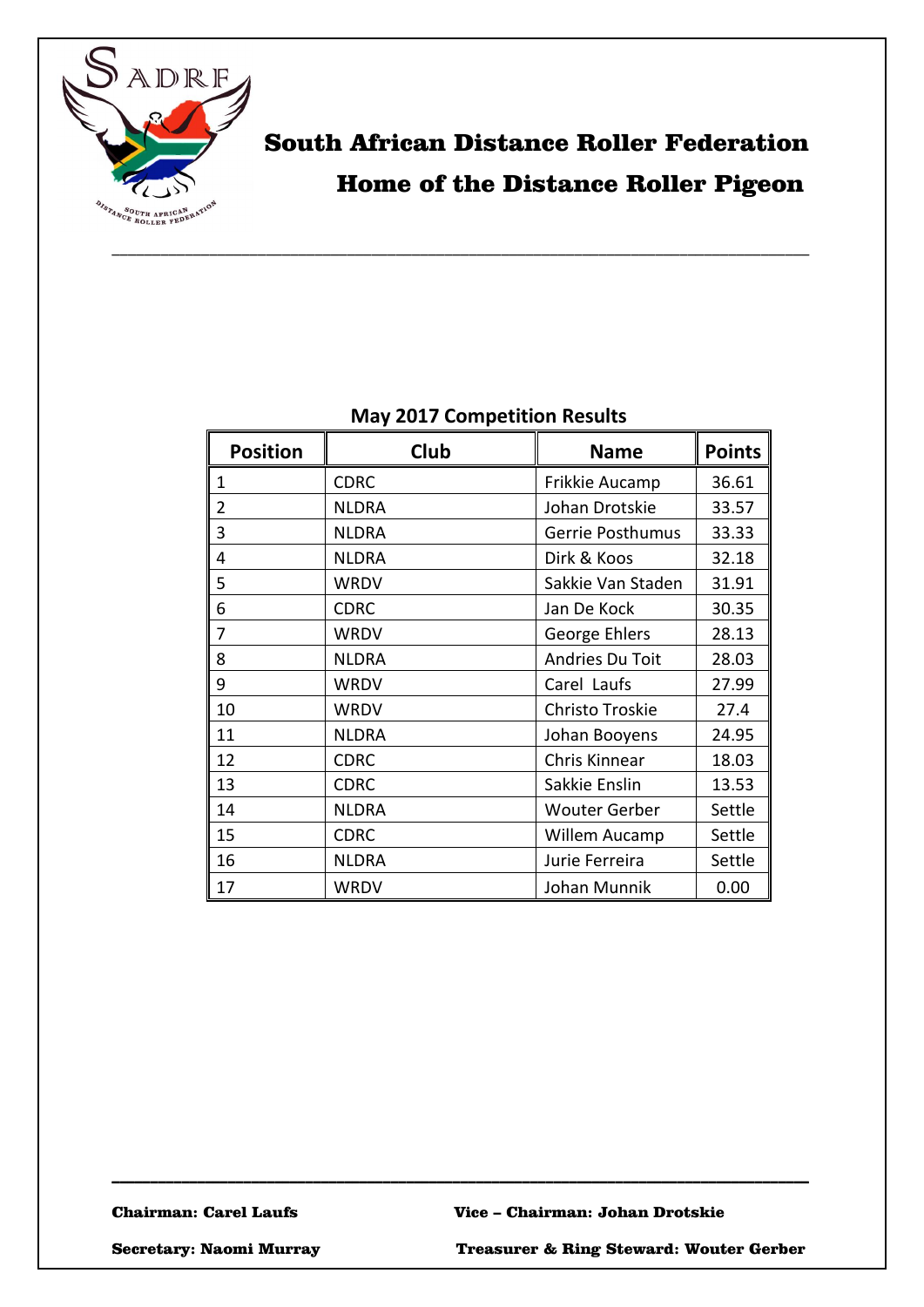

## South African Distance Roller Federation Home of the Distance Roller Pigeon

| <b>Position</b> | Club         | <b>Name</b>          | <b>Points</b> |
|-----------------|--------------|----------------------|---------------|
| 1               | <b>CDRC</b>  | Frikkie Aucamp       | 149.05        |
| 2               | <b>WRDV</b>  | Sakkie van Staden    | 136.39        |
| 3               | <b>NLDRA</b> | Gerrie Posthumus     | 136.14        |
| 4               | <b>NLDRA</b> | Johan Drotskie       | 133.83        |
| 5               | <b>CDRC</b>  | Jan De Kock          | 124.17        |
| 6               | <b>WRDV</b>  | George Ehlers        | 122.83        |
| 7               | <b>WRDV</b>  | Christo Troskie      | 120.32        |
| 8               | <b>WRDV</b>  | Carel Laufs          | 116.36        |
| 9               | <b>NLDRA</b> | Dirk & Koos          | 112.98        |
| 10              | <b>CDRC</b>  | Chris Kinnear        | 105.18        |
| 11              | <b>NLDRA</b> | Johan Booyens        | 86.13         |
| 12              | <b>WRDV</b>  | Johan Munnik         | 85.02         |
| 13              | <b>NLDRA</b> | Andries Du Toit      | 83.42         |
| 14              | <b>NLDRA</b> | Jurie Ferreira       | 65.67         |
| 15              | <b>NLDRA</b> | <b>Wouter Gerber</b> | 58.98         |
| 16              | <b>CDRC</b>  | Willem Aucamp        | 37.40         |
| 17              | <b>CDRC</b>  | Sakkie Enslin        | 13.53         |

#### **2017 League Position**

#### **2017 Highest Competition Point**

| <b>Position</b> | <b>Club</b>  | <b>Name</b>             | Points |
|-----------------|--------------|-------------------------|--------|
|                 | WRDV         | Sakkie van Staden       | 46.87  |
|                 | <b>CDRC</b>  | Frikkie Aucamp          | 45.12  |
|                 | <b>CDRC</b>  | Chris Kinnear           | 40.62  |
|                 | <b>WRDV</b>  | Sakkie van Staden       | 37.25  |
|                 | <b>NLDRA</b> | <b>Gerrie Posthumus</b> | 36.67  |

\_\_\_\_\_\_\_\_\_\_\_\_\_\_\_\_\_\_\_\_\_\_\_\_\_\_\_\_\_\_\_\_\_\_\_\_\_\_\_\_\_\_\_\_\_\_\_\_\_\_\_\_\_\_\_\_\_\_\_\_\_\_\_\_\_\_\_\_\_\_\_\_\_\_\_\_\_\_\_\_\_\_\_\_\_\_\_\_\_\_

Chairman: Carel Laufs Vice – Chairman: Johan Drotskie

Secretary: Naomi Murray Treasurer & Ring Steward: Wouter Gerber